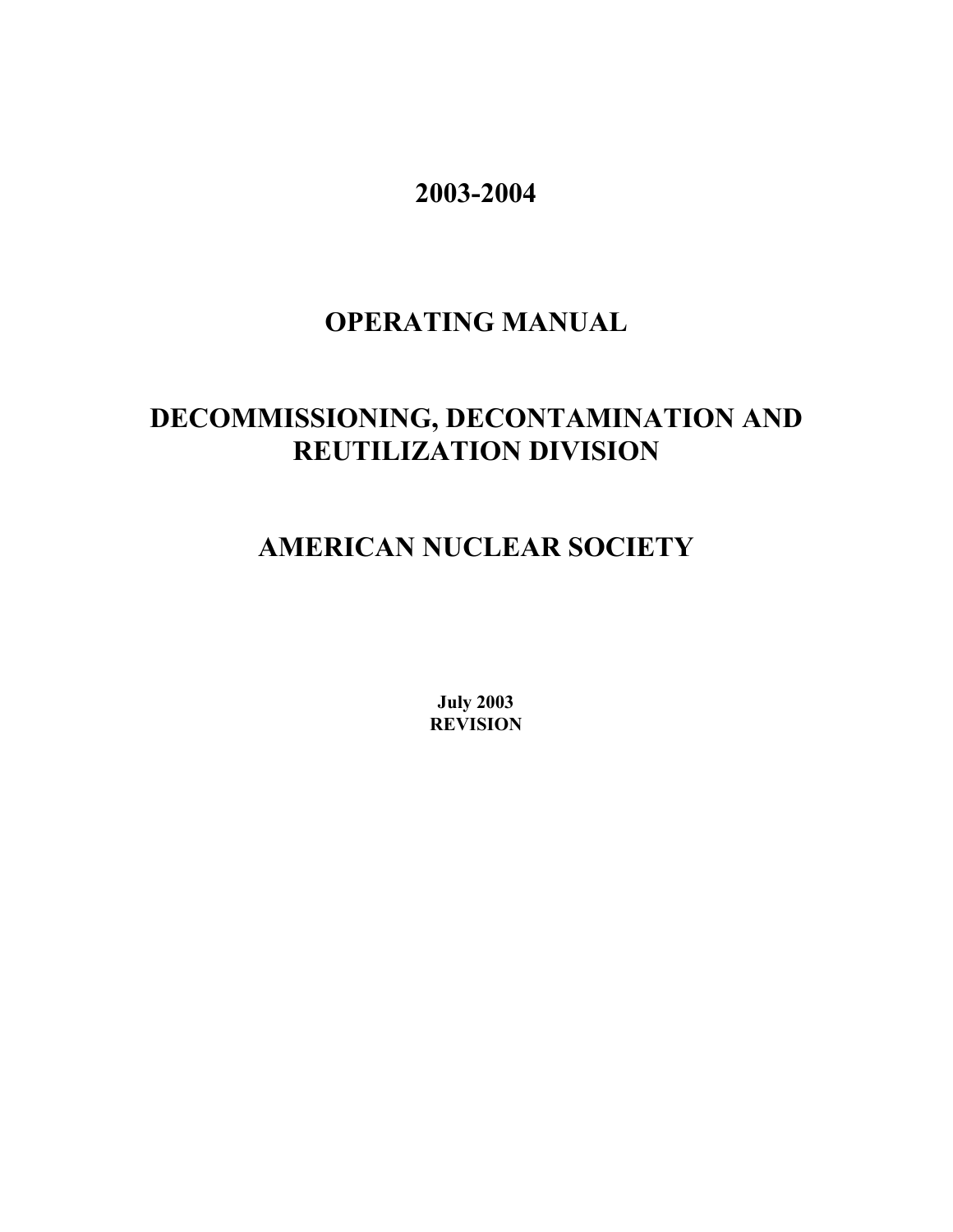# **AMERICAN NUCLEAR SOCIETY DECOMMISSIONING, DECONTAMINATION AND REUTILIZATION DIVISION MANUAL**

# **TABLE OF CONTENTS**

| PURPOSE AND OBJECTIVES OF THE DIVISION                                                                                                                                                                                                           | Page |
|--------------------------------------------------------------------------------------------------------------------------------------------------------------------------------------------------------------------------------------------------|------|
| DD & R OFFICERS AND EXECUTIVE COMMITTEE<br>Chair<br>Vice Chair<br>Secretary<br>Treasurer                                                                                                                                                         | 3    |
| <b>ORGANIZATION OF THE DD&amp;R</b>                                                                                                                                                                                                              | 4    |
| <b>STANDING COMMITTEES AND PROJECT TEAMS</b><br>Program<br>Goals &Planning<br>Finance<br>Membership<br>Honors and Awards<br>Publicity & Public Policy<br>Nominating<br>Scholarship<br>Newsletters<br>Web Content<br><b>Special Project Teams</b> | 5    |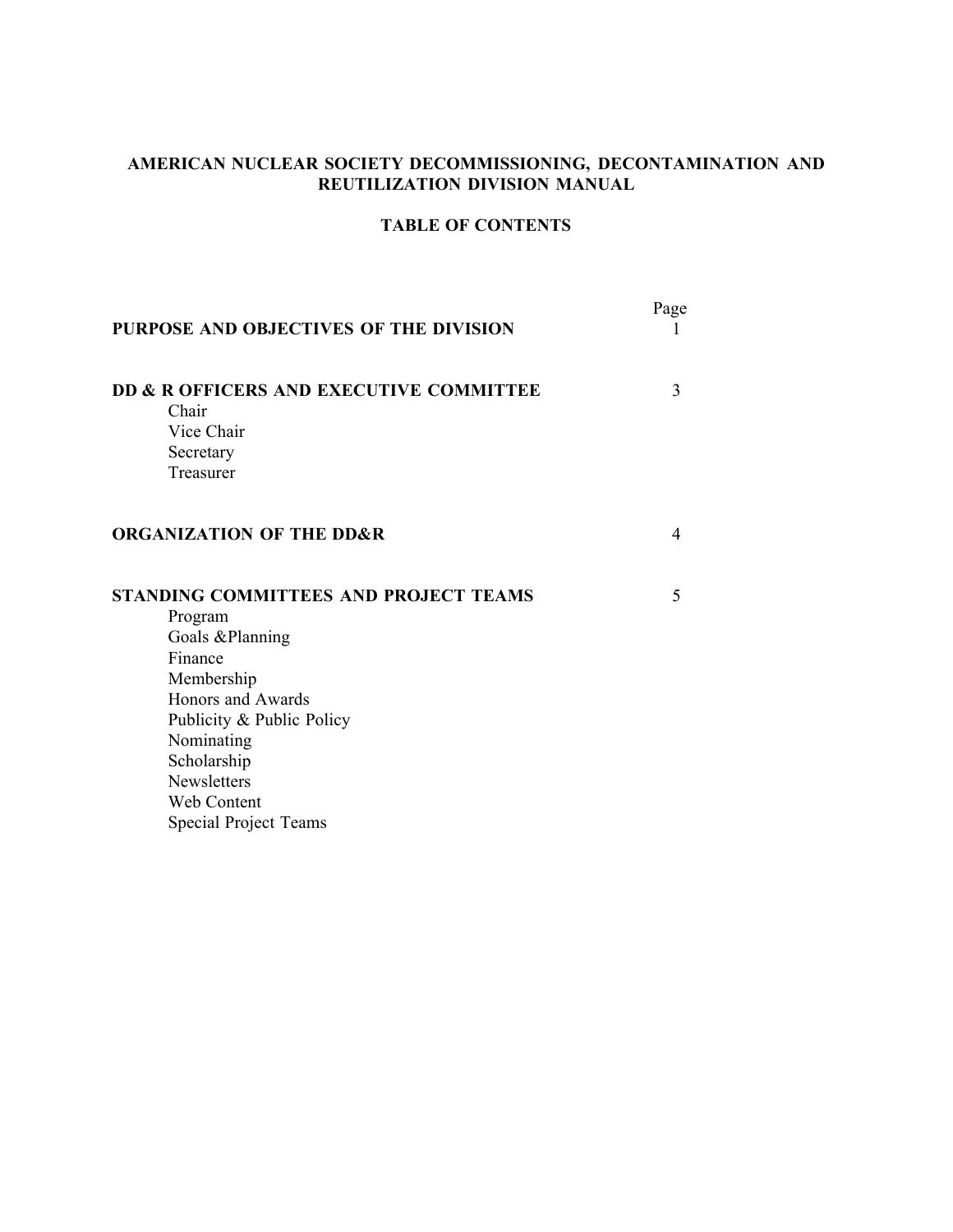#### **PURPOSE & OBJECTIVES OF THE DIVISION**

- 1. The objectives of the division shall be consistent with the objective of the Society, as set forth in its Certificate of Incorporation and in Article B2 of its Bylaws and Rules; namely, "the advancement of science and engineering relating to the atomic nucleus, and of allied sciences and arts." The Division shall devote itself specifically to:
	- a) Advance the technology of decommissioning, decontamination and reutilization of nuclear and formerly nuclear installations, materials, facilities, and sites including:

Development and use of new and improved technology; development of new engineering practices; planning; cost estimating; allocation of funding; review and input to applicable environmental compliance issues including site restoration and applicable waste management issues including mixed waste (radioactive and hazardous waste); long term site management; transportation; preparation of standards and policy statements; and closely related activities, such as nuclear accountability, liabilities, safeguards, human legacy, licensing and regulations.

Organize involvement of Division members and ANS sections for their formal organization and participation in ANS sponsored sessions, topical meetings, workshops, and forums on DD&R topics.

Disseminate information about decommissioning, decontamination and reutilization technology, policies, and trends, and assist in the integration and proper use of this information in cooperation with other interested industry groups and divisions of the Society.

- b) Coordinate closely with other ANS Divisions that include some of the DD&R topics covered within 1.a) to avoid conflicts or overlaps between meetings and to encourage co-sponsorship of appropriate sessions and topical meetings.
- c) Other activities that may be appropriate for the fulfillment of the objectives of the Division.
- 2. To further its objectives, the Division shall:
	- a) Hold and sponsor local, regional, and national meetings, including the sponsorship of international meetings, in accordance with the stated policy of the Society for the presentation and discussion of professional papers and panel discussions relating to decommissioning, decontamination and reutilization of nuclear installations.
	- b) Enhance knowledge and disseminate information in the decommissioning, decontamination, and reutilization fields by discussions, communications, and the presentation of papers.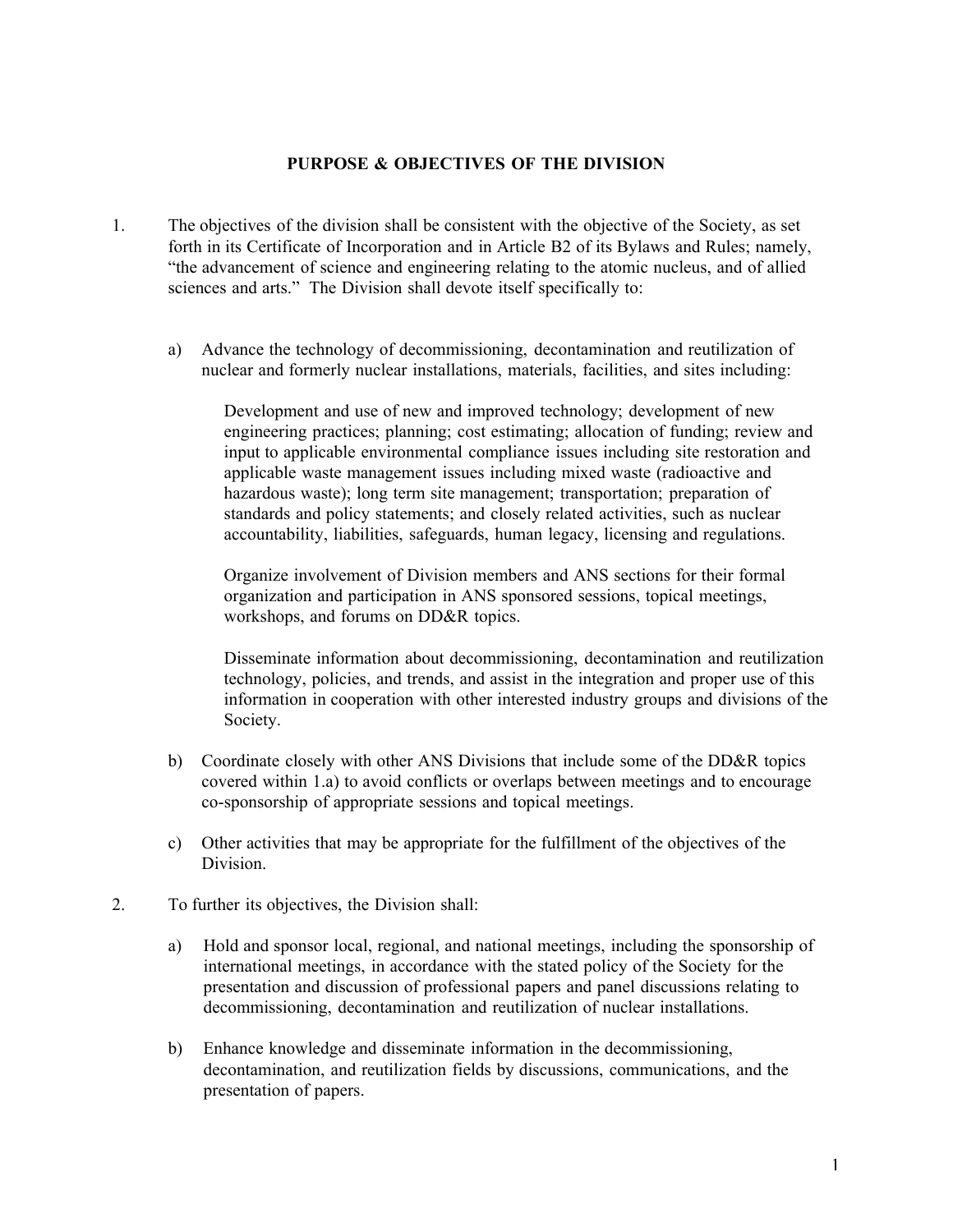- c) Encourage the formation of closer professional and personal relations among the members.
- d) Cooperate with other scientific and professional groups having related objectives.
- e) Assist the public in becoming better informed on the decommissioning, decontamination, and reutilization of nuclear and associated installations.
- f) Provide support to the Society's Public Policy Committee in developing Society Position Papers by appointing a liaison to the committee.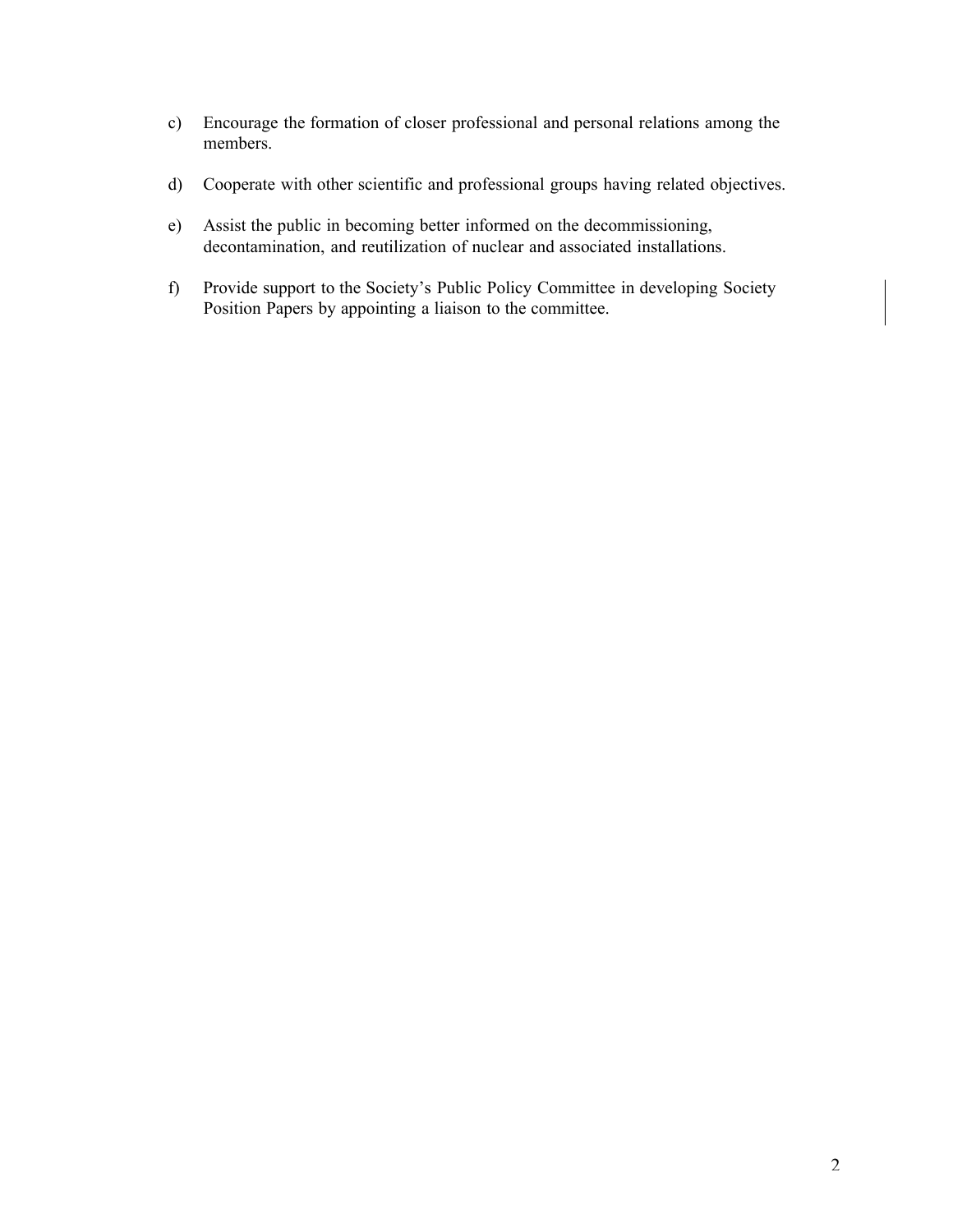## **DD&R OFFICERS AND EXECUTIVE COMMITTEE**

The Chair shall have supervision over the affairs of the Division, subject to the direction of the Executive Committee. The Chair shall preside at meetings and shall have the power to perform such other duties as may be provided in these Bylaws, or in the Guidelines, or as may be delegated to the office by the Executive Committee. The chair shall be an ex officio member of all committees of the Division, and an ex officio member of the Professional Divisions Committee of the Society

The Vice Chair at the time of election shall be designated Chair-Elect, and at the expiration of that term will automatically succeed to the office of Chair. The Vice Chair shall perform the duties of the Chair if the Chair is unable to serve. The Vice Chair shall develop and implement the Division Planning and Goals Program, and prepare an annual update of the Long Range Operating Plan and goals for the upcoming year (subject to approval by the Executive Committee), and such other duties as may be assigned to the office by the Executive Committee.

The Secretary shall record and file with the Executive Director within thirty (30) days after the meeting date(s) the minutes of the Division meetings and of their Executive Committee meetings. The Secretary shall act as custodian of Society Bylaws and Rules, and of Division Bylaws and Guidelines. The Secretary shall arrange for all notices to Division members and for publicity releases, and shall be responsible for obtaining a roster of Division members from the Executive Director. In the absence of both the Chair and Vice Chair, the Secretary shall preside at meetings of the Division.

The Treasurer shall serve as a member of the Finance Committee and shall be the responsible custodian of any special funds of the Division, shall develop the Division's annual financial plan and budget based on input from the conference of the Executive Committee; and shall have such other duties as may be assigned by the Executive committee. The Division Chair will appoint the Chair of the Finance Committee.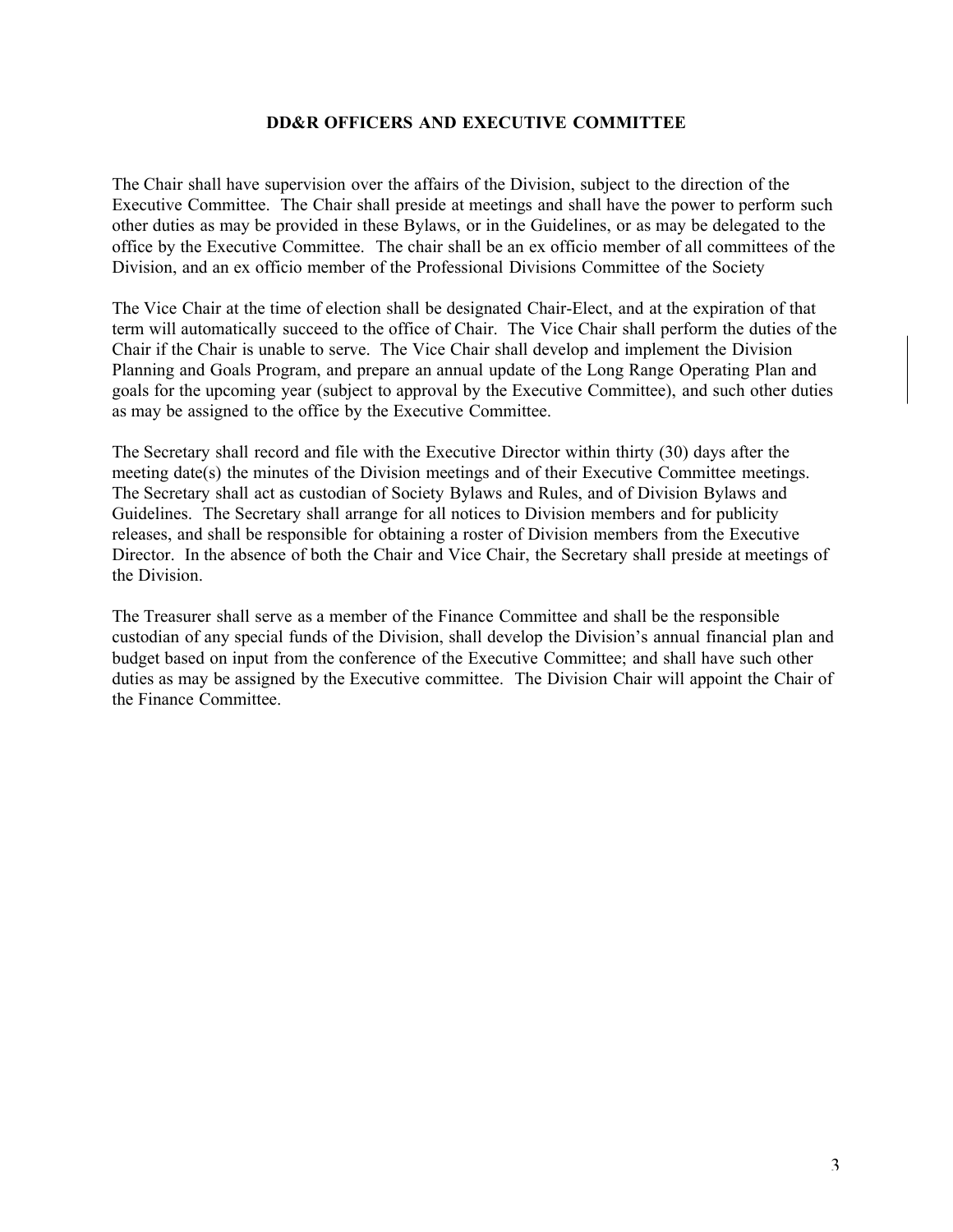# **ORGANIZATION OF THE DD&R**

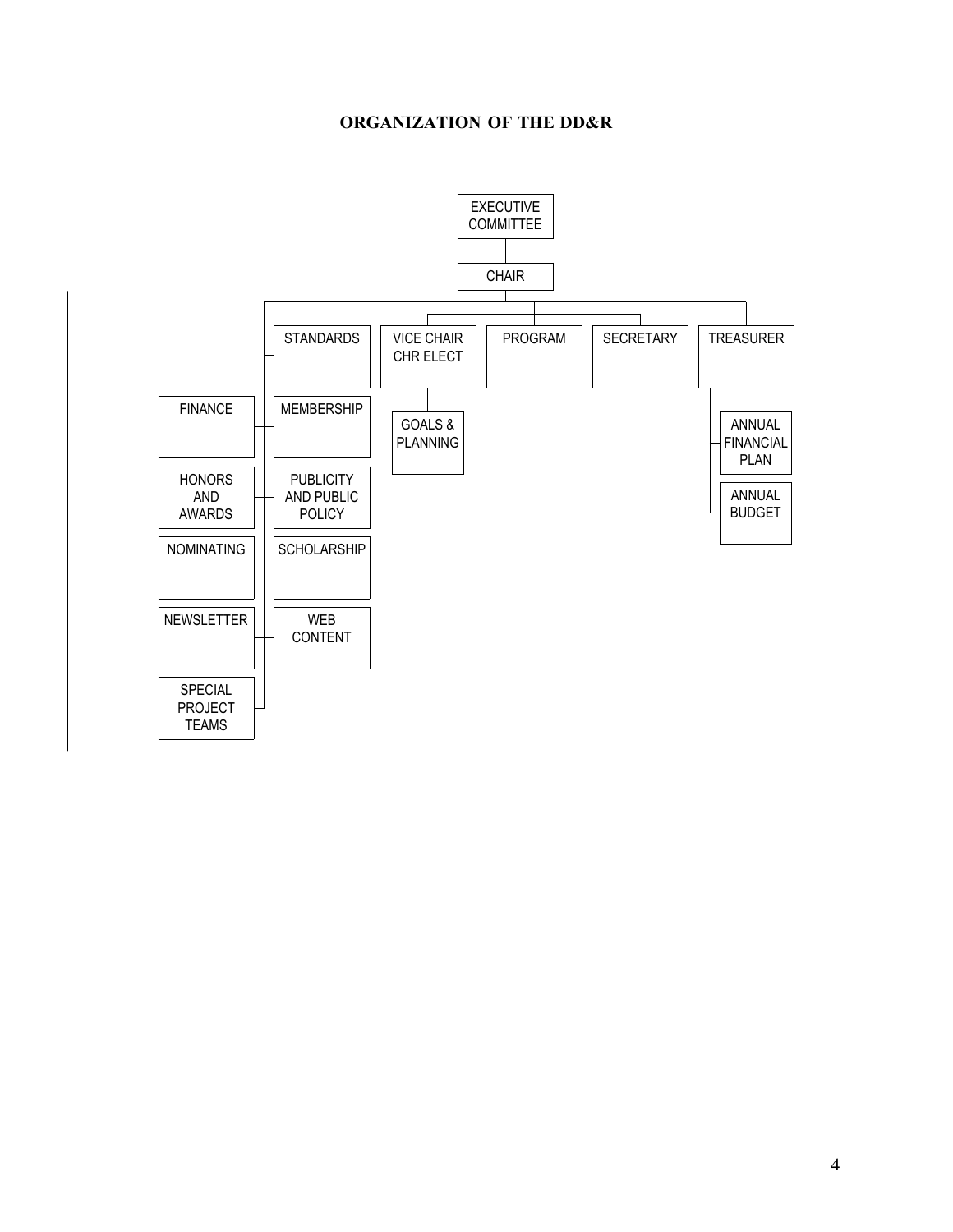# **STANDING COMMITTEES AND PROJECT TEAMS**

#### Program -

Program Committee – composed of not fewer than six (6) members (members of the Executive Committee may serve as members of the Program Committee.). The Program Committee shall be responsible for planning Division meetings, courses, and special events and for coordinating all meetings with those of the Society and other organizations. The Program Committee will coordinate with ANS local sections when organizing topical meetings or other special events. Participation by representatives of other Divisions interested in the DD&R issues will be encouraged. The Committee shall be responsible for identifying and recommending special sessions for presentations at Society Meetings and Topical Meetings for Division sponsorship. The committee will encourage the participation of members from foreign countries in Society and Topical Meetings and jointly sponsored sessions with other Divisions. The Committee also is responsible for ensuring that approved sessions, topical meetings, courses, and special events are organized and conducted to uphold the high quality of information exchange and program management appropriate for the Division and the Society. In this respect the Committee will seek to avoid duplicate presentations and contacts and to involve new members as session chairs and co-chairs to increase member involvement in the Division and the Society.

The Executive Committee shall appoint the Chair of the Program Committee. The Chair of the Program Committee will be either an elected member of the Executive Committee or will be an ex-officio nonvoting member of the Executive Committee.

The Chair of the Program Committee shall be responsible for liaison with the Program Committee of the Society and may delegate such responsibility to another Program Committee member. Other responsibilities include:

Organize and conduct the Program Committee Meetings twice annually at the ANS Annual and Winter Meetings Participate in the Executive Committee Meetings twice annually at the ANS Annual and Winter Meetings As the DD&R Division Representative, participate in the National Program Committee (NPC) and Screening and International (NPC) Meetings conducted 4 times per year (Annual Meeting, Winter Meeting and 2 Paper Review Meetings for Annual and Winter Meetings) Organize, coordinate and direct DD&R sponsored paper and panel sessions at the ANS Annual and Winter Meetings Direct and Coordinate DD&R sponsored Biennial Topical Meeting with cosponsor FCWM (DD&R Topical) and Local Sections Coordinate DD&R co-sponsored Biennial Topical Meeting with sponsor FCWM Division (SPECTRUM) Actively work within the Society and with others to consolidate the number of decommissioning related meetings to achieve improvement in the breadth and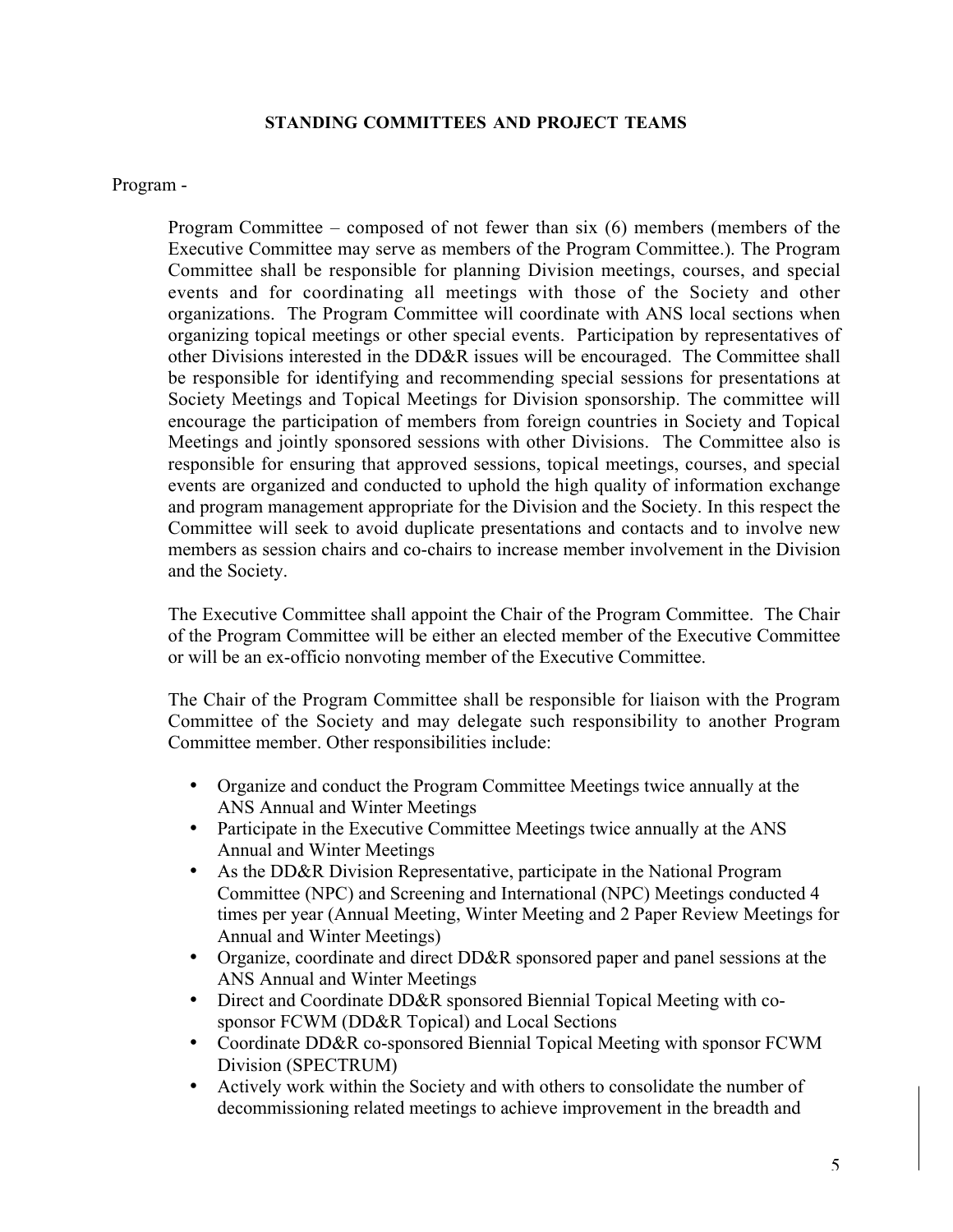quality of the Division's Topical Meetings, i.e. pursue combining DD&R's Topical and FCWM's SPECTRUM into annual meetings (Meeting Consolidation Subcommittee) Co-Sponsor Paper and Panel Sessions with other Divisions. Prepare input to DD&R Spring and Fall Newsletters on Program Committee **Activities** Coordinate with the Program Committee of the Society Encourage expansion of, and increase the participation of, International Countries in Division conferences and activities Develop effective liaisons with other appropriate ANS Divisions and Committees and related professional organizations Develop Matrix to assure communication and coordination among session organizers to prevent duplicate presentations or contacts Perform other responsibilities as directed by the Executive Committee

## Goals  $&$  Planning –

Goals & Planning Committee – Composed of the Vice Chair/Chairman Elect (Chair) and other Executive Committee Members as appropriate. Maintain the 1-year and 5-year plans and prior to the annual meeting each year provide an update of the 1-year and 5 year plans to the Executive Committee for approval.

## Standards –

Standards – Composed of committee chair and the working groups associated with standards currently in development. This committee is responsible for recommending and developing standards to support the objectives of the Division.

## Finance -

Finance Committee – composed of the treasurer and not fewer than two other members who shall be responsible for the financial activities, including the development of annual financial plan and budget, of the Division in cooperation with the Society Treasurer and Executive Director.

#### Membership -

Membership Committee – composed of not fewer that two (2) members who shall be charged with the duty of bringing the advantages of Society and division membership to the attention of qualified candidates.

The membership committee is responsible for securing new members and retaining old members. Specific duties include:

Seek new members. The names of national members in your area will be provided upon request from ANS Headquarters.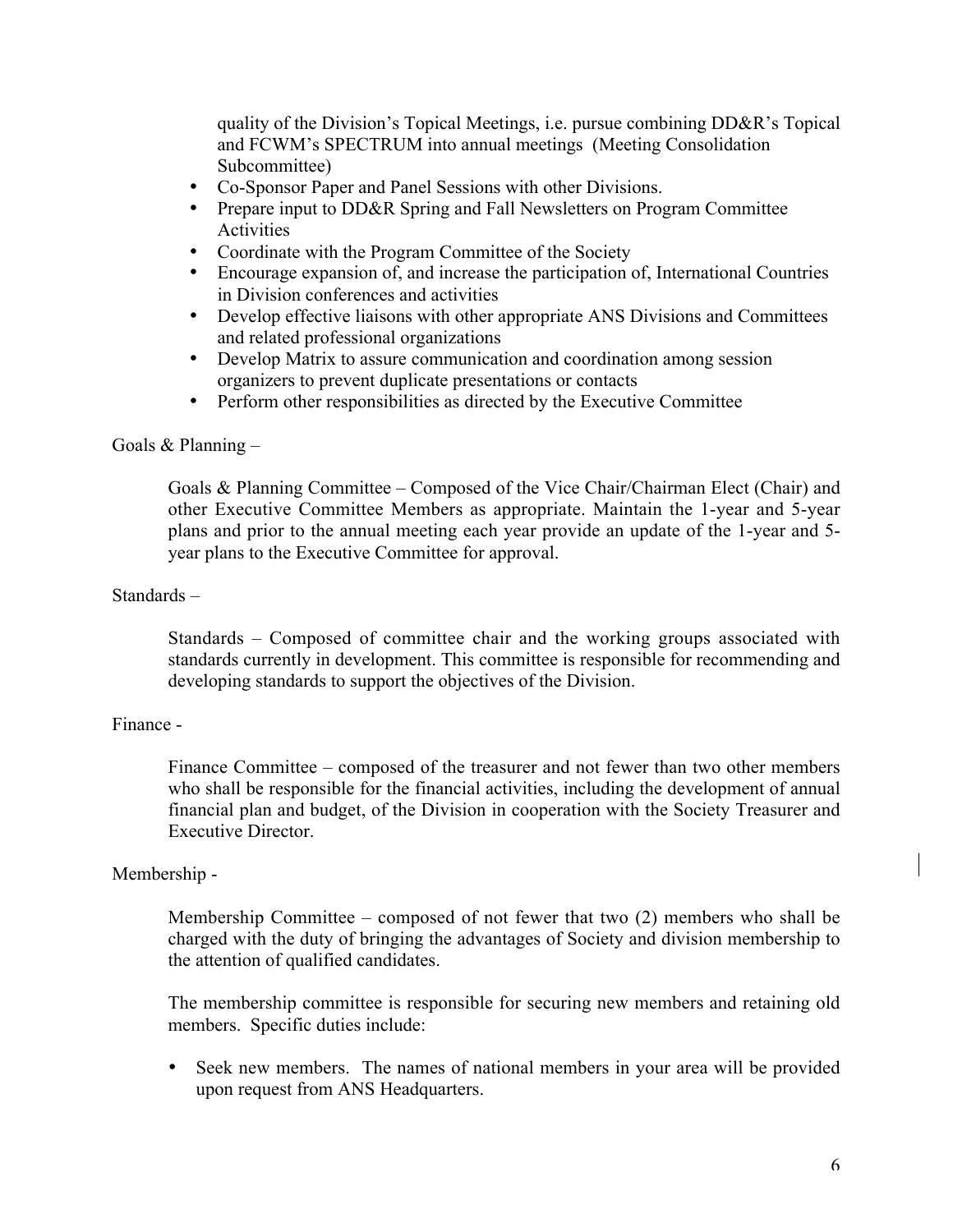Invite each new member to the DD&R meeting

Encourage membership at ANS meetings; greet and welcome new and prospective members, supply literature and application forms, and set up membership displays at meetings.

Follow-up on delinquent members.

Alert members of DD&R activities and need for Division support.

Report membership activity periodically to the Division.

Honors and Awards -

Honors and Awards Committee – composed of not fewer than two (2) members who shall be responsible for recommending members to the Executive Committee Division as candidates for Division and Society Honors and Awards and nominees for Society officers and membership on national committees.

The Honors and Awards Committee and the Division Chair are responsible for identifying candidates for awards:

Service Recognition Award. This is an award to be given to members of the Division for providing a special service. It includes past members of the Executive Committee, chairs of committees, organizers of ANS Topical Meetings, and others. In each case, the award should not be automatic, but rather should be evaluated against the service rendered on behalf of the Division. Certificates of appreciation should be awarded by the outgoing Division Chair during the Executive Committee meeting during the annual Meeting of ANS.

Professional Excellence Award. This is also referred to as the Best Paper or Panel Presentation Award Attendees of the presentations may be asked to evaluate quality of presentation. Presentation of the award is then made by presentation at an ANS meeting or by mailing the award to the winner(s) of the award. Further recognition is provided through the Division Newsletter and the ANS Newsletter.

Nominating members for progression to Fellow.

Submitting nominations for national committees, Board of Directors or Officers by the Chair to the incoming Society president or National Nominating Committee.

Nominating DD&R members for special ANS Headquarters awards such the Public Information, Women's Achievement Award and others.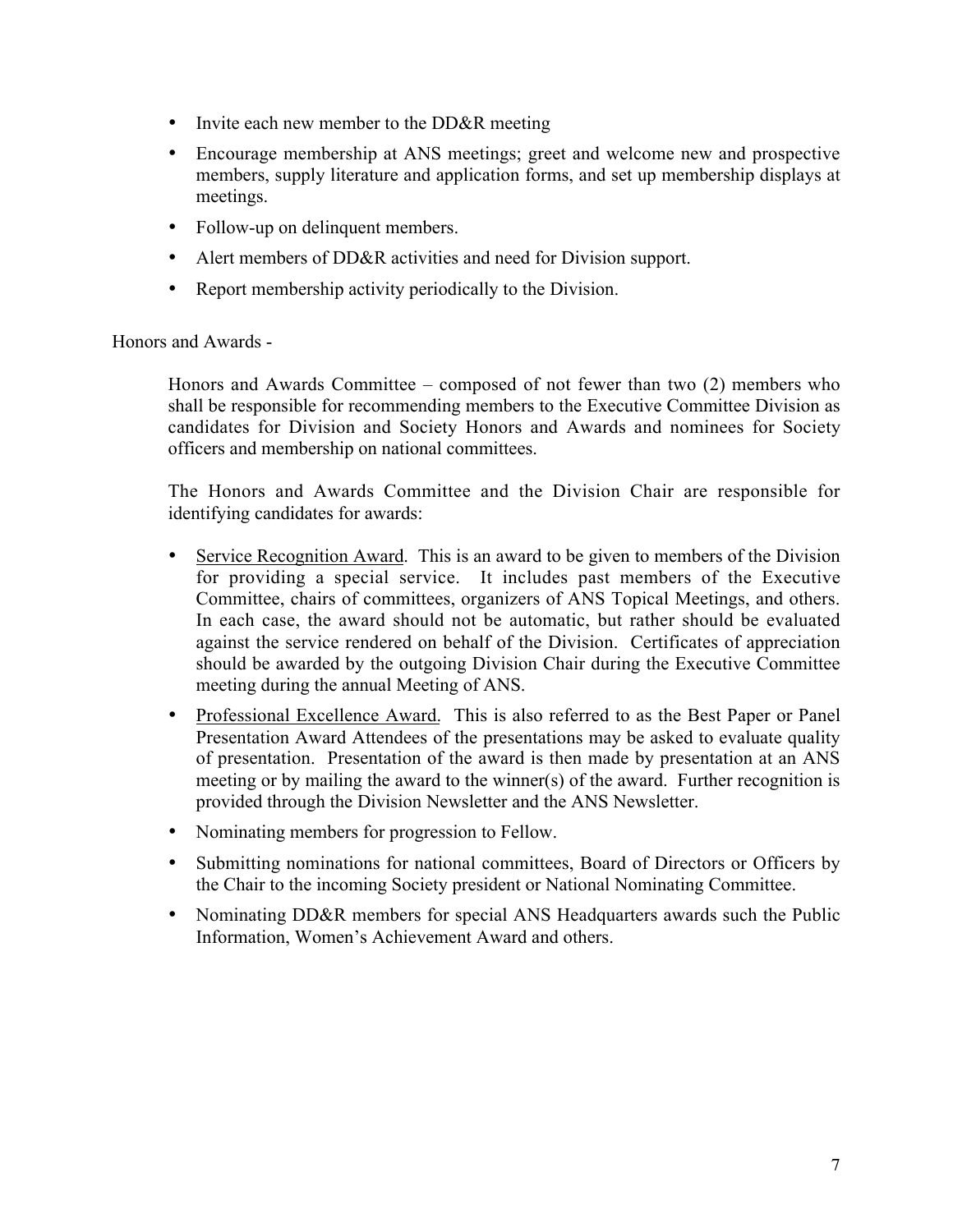# Nominating -

Nominating Committee which shall function as described in Article B8 of the DD&R Division Bylaws. The Nominating Committee shall be chaired by the most recent available Past Chair of the Division and up to five members including the Chair.

Publicity & Public Policy -

The Publicity Committee will communicate and work with the news media, technical societies, government agencies, private business and other interested DD&R stakeholders to assure that the purpose and programs of the ANS-DD&R Division are promulgated.

Arrange for publication of selected materials produced by the Division's activities and coordination and interaction with journals.

Serve as DD&R liaison to the ANS Public Policy Committee

## Scholarship

The Scholarship Committee will select the recipient of the annual DD&R Scholarship. In selecting the recipient the Committee will coordinate with the Society's Scholarship Policies and Procedures Committee to assure that the selected student(s) do not result in an inappropriate doubling up of scholarship recipients.

The Committee will also facilitate the Scholarship Student's attendance at the Annual and Winter ANS Meetings.

## Newsletter -

The Newsletter Committee will collect, write, and edit DD&R Division material required to publish a spring and fall newsletter and others as appropriate. The newsletters will be mailed to members at least six weeks prior to the summer and winter meetings.

## Web Content –

The Web Content Committee is responsible to coordinate with the DD&R Web Master to maintain the DD&R Division Website up to date so that DD&R's members can keep abreast of activities of the Division.